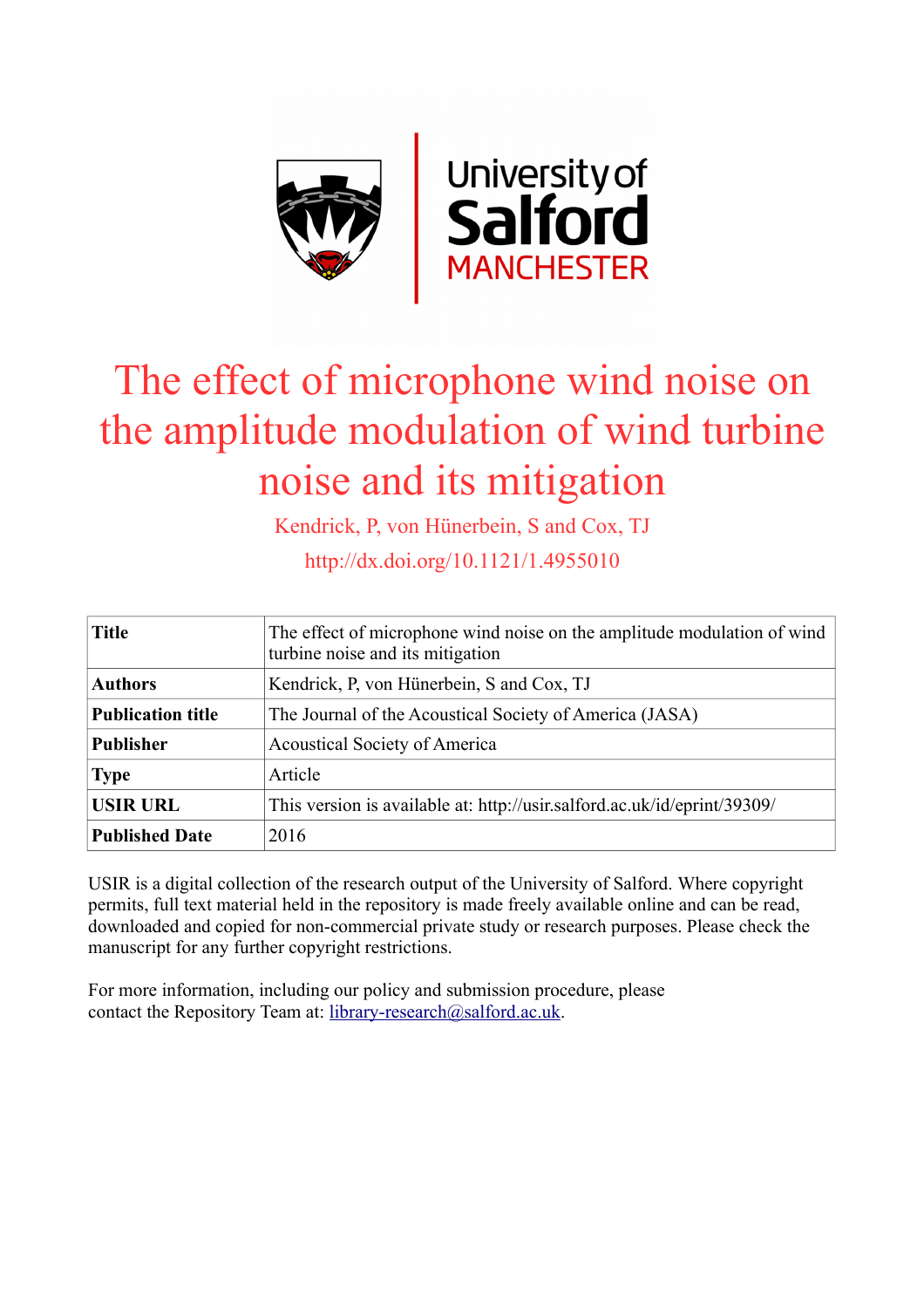

# The effect of microphone wind noise on the amplitude modulation of wind turbine noise and its mitigation

Paul Kendrick, Sabine von Hünerbein,<sup>a)</sup> and Trevor J. Cox

Acoustics Research Centre, University of Salford, The Crescent, Salford, M5 4WT, United Kingdom [P.Kendrick@salford.ac.uk](mailto:P.Kendrick@salford.ac.uk), [S.vonHunerbein@salford.ac.uk](mailto:S.vonHunerbein@salford.ac.uk), [T.J.Cox@salford.ac.uk](mailto:T.J.Cox@salford.ac.uk)

Abstract: Microphone wind noise can corrupt outdoor recordings even when wind shields are used. When monitoring wind turbine noise, microphone wind noise is almost inevitable because measurements cannot be made in still conditions. The effect of microphone wind noise on two amplitude modulation (AM) metrics is quantified in a simulation, showing that even at low wind speeds of 2.5 m/s errors of over 4 dBA can result. As microphone wind noise is intermittent, a wind noise detection algorithm is used to automatically find uncorrupted sections of the recording, and so recover the true AM metrics to within  $\pm 2/\pm 0.5$  dBA. © 2016 Acoustical Society of America

[CC]<br>**Date Received:** May 3, 2016 Date Accepted: June 14, 2016

# 1. Introduction

Microphone wind noise is known to corrupt many outdoor measurements. In particular, measurements of amplitude modulation (AM) from wind turbines are biased by microphone wind noise. Mitigation usually takes the form of applying wind shields. But when the signal level is low and wind speed near the ground is high, even very efficient wind shields may not be sufficient.

The IoA Good Practice guide to the application of ETSU-R-97 [\(IoA, 2013](#page-5-0)) suggests that noise levels from wind turbines external to a dwelling should be limited to 43 dBA (LA90) when background noise levels are low. This upper limit is in line with international regulations [\(von H](#page-5-0)ünerbein et al[., 2013b](#page-5-0)). Lower limits of typically 35 dBA (LAeq) at nighttime are also common. When background noise is high the recommended limit is 5 dBA above the background level. The level of noise induced by the wind at a microphone varies with conditions and wind shield but [van den Berg](#page-5-0)  $(2006)$  suggests that a microphone with a 10 cm shield in  $5 \text{ ms}^{-1}$  wind induces approximately 40 dBA wind noise. Therefore even at moderate wind speeds, the magnitudes of wind turbine and microphone wind noise are of a similar order and as turbines only produce noise when wind is present, it is of particular importance to quantify this bias error. For most modern large scale wind turbines the dominant AM occurs between 0.5 and  $2 \text{ Hz}$  [\(von H](#page-5-0)ünerbein *et al.*, 2013a). When the wind is relatively constant, the microphone wind noise will act to reduce the amplitude of modulations, but when gusting is present additional modulation energy in the 0.5–2 Hz region will be introduced.

Three AM metrics have recently been proposed by the Institute of Acoustics and so far mainly evaluated from wind turbine recordings which were manually filtered for sound quality (Bass et al.[, 2015](#page-5-0)). In this work a simulation is carried out combining turbine noise with microphone wind noise at various wind speeds, two AM metrics are calculated, and the resulting bias error quantified. Subsequently, a wind noise detection algorithm operating on just the audio signal is used to indicate regions of audio containing wind noise. These sections are removed from the calculation of the AM metric and the improvement in accuracy evaluated.

## 2. AM metrics

Of the three proposed AM metrics one is based on a time series analysis, one on a frequency analysis, and a third that combines the two.

In accordance with [Fukushima](#page-5-0) et al. (2013), evaluating Metric 1 begins by calculating the time varying difference  $(\Delta L)$  between the A-weighted sound pressure

<sup>&</sup>lt;sup>a)</sup>Author to whom correspondence should be addressed.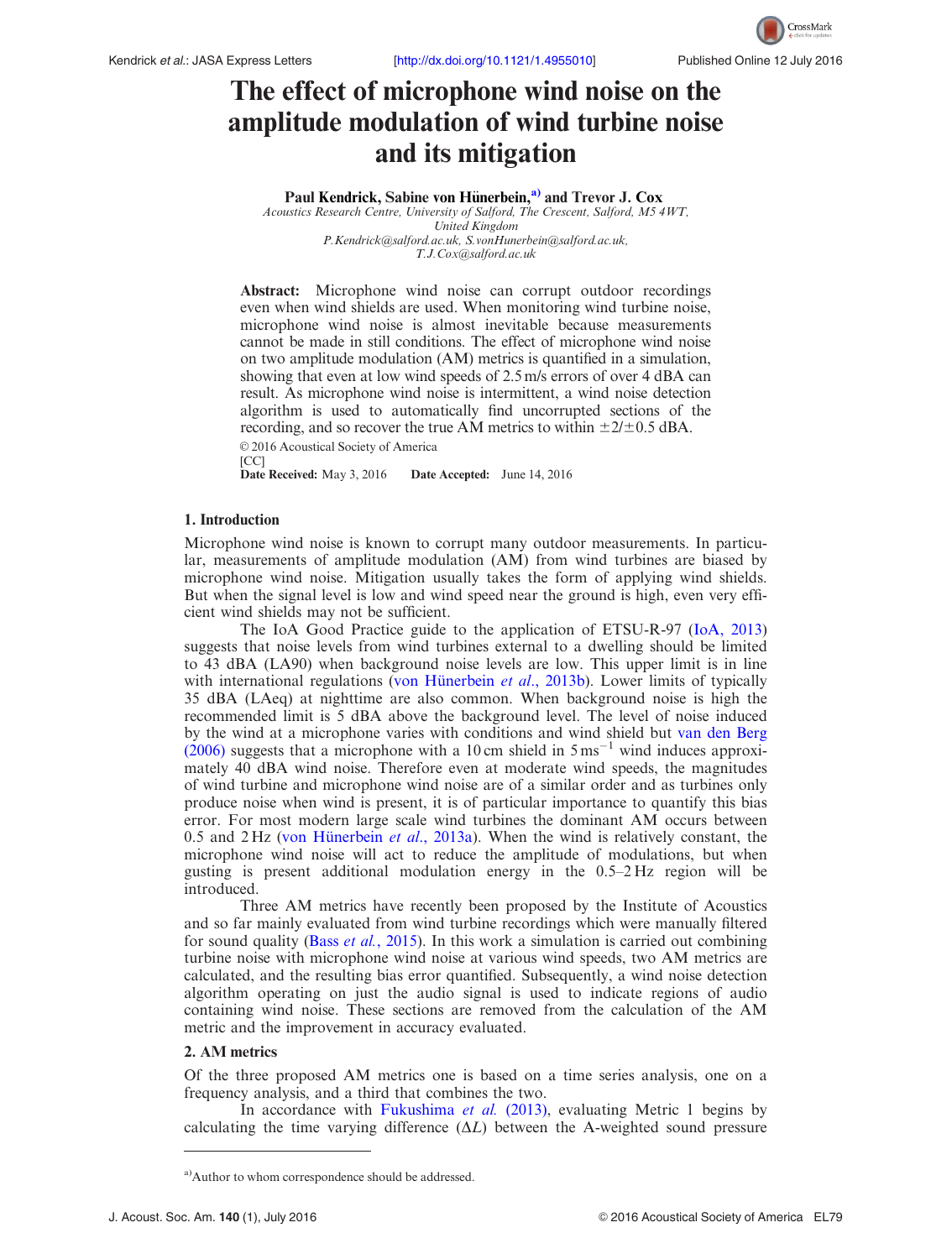<span id="page-2-0"></span>level measured using the standard fast and slow integration periods found on sound level meters. The metric is then the difference between the 5th and 95th percentile values of  $\Delta L$ . This aims to de-trend the sound pressure level time series or in other words to remove any drift in the data (Bass et al[., 2015](#page-5-0)).

Metric 2 relies on a frequency domain analysis. First, the measured sound pressure is A-weighted and bandpass filtered to a frequency range relevant to the modulation. In the current paper 150–400 Hz is used. Frequency domain analysis (fast Fourier transform) is performed on the resulting envelope with a high temporal resolution such as  $100 \text{ ms}$  (Bass *et al.*, 2015). Peaks in the low frequency envelope spectrum are used to quantify the AM.

#### 3. Simulating errors caused by microphone wind noise in AM metrics

To understand the magnitude of the errors in AM metrics caused by microphone wind noise a simulation is carried out. Synthesized examples of wind turbine noise with varying levels of AM from [von H](#page-5-0)ünerbein  $et \ al.$  [\(2013a\)](#page-5-0) are used to systematically investigate the influence of microphone wind noise at known modulation levels. Originally used for a subjective response study, 5 sound samples of 20 s duration with nominal modulation depths of 0, 3, 6, 9, and 12 dBA are selected for the simulation. These samples were originally produced in MATLAB and auralized using an ambisonic sound system in a Listening Room. The sounds used here are recordings of the auralized samples captured from a single low-noise microphone. Using synthesized wind turbine samples guarantees that microphone wind noise is not present, the captured auralized audio was recorded as there was no access to the fully synthesized mono stimuli, and these recordings are known in the community (Bass et al[., 2015](#page-5-0)).

In a second step, synthesized microphone wind noise was added to the AM samples. The microphone wind noise was generated using a simulator implemented by [Jackson](#page-5-0) et al. (2014). The simulation uses measured sonic anemometer wind time histories available from the CASES-99 database (Fritts *et al.*, 2001) to generate audio based on the model by [van den Berg \(2006\)](#page-5-0). van den Berg showed that the sound pressure level  $L_p$  for the one-third octave centered at frequency f, for a shielded microphone, can be approximated by

$$
L_p(f) = 40 \log_{10}(V) - 6.67 \log_{10}(fD/V) - 10 \log_{10}(1 + (3fD/V)^2) + 42,
$$
 (1)

where  $V$  is wind speed and  $D$  is wind screen diameter. A 10 cm wind shield is chosen. The one-third octave sound pressure level is converted to an amplitude spectrum with a linear frequency scale by linear interpolation. Subsequently, a time history of pressure values is generated by assigning a random phase to each bin in the resulting amplitude spectrum and applying an inverse Fourier transform. Time varying microphone wind noise is generated by utilizing wind velocity time histories taken from anemometer data. The sonic anemometer data with a time resolution of 100 ms are linearly interpolated to increase the resolution to 50 ms, and for each resulting wind velocity data point, a 100 ms window of noise generated. A Hanning window is applied to each of the noise windows, and then a 50% overlap and add scheme used to create a 20 s audio sample of time varying microphone wind noise. This enables wind noise samples to be generated with arbitrary wind speed time histories representing a wide range of wind conditions recorded over 8 days from 8 sonic anemometers on 5 towers, 3 at a height of 5 m and 5 at a height of 2 m. Further details on the simulation methodology are available in [Jackson](#page-5-0) et al. (2014).

Wind turbine test signals corrupted with microphone wind noise were generated using 35 target mean wind speeds from 1.5 to 10 m/s in 0.25 m/s steps. For each target wind speed five examples were generated by repeated random selection from the available data. The playback level of the test file in the RenewableUK study ([von](#page-5-0) Hünerbein *et al.*, 2013a) was 40 dBA. The microphone wind noise simulator produces a pressure time history in Pascals, and therefore it is straightforward to combine the wind turbine and microphone wind noise so that the relative levels are representative of real conditions.

The two AM metrics are computed for all examples, and the error in the metric as a function of wind speed is calculated. The error is quantified as the difference between the metrics with and without microphone wind noise. For each metric and target wind speed, the mean and standard error was computed from the five instances of that wind speed.

Figure [1](#page-3-0) shows that for the time series metric, as the wind speed increases the error in the modulation depth also increases. When there is little AM in the wind turbine signal, microphone wind noise will tend to increase the modulation depth. But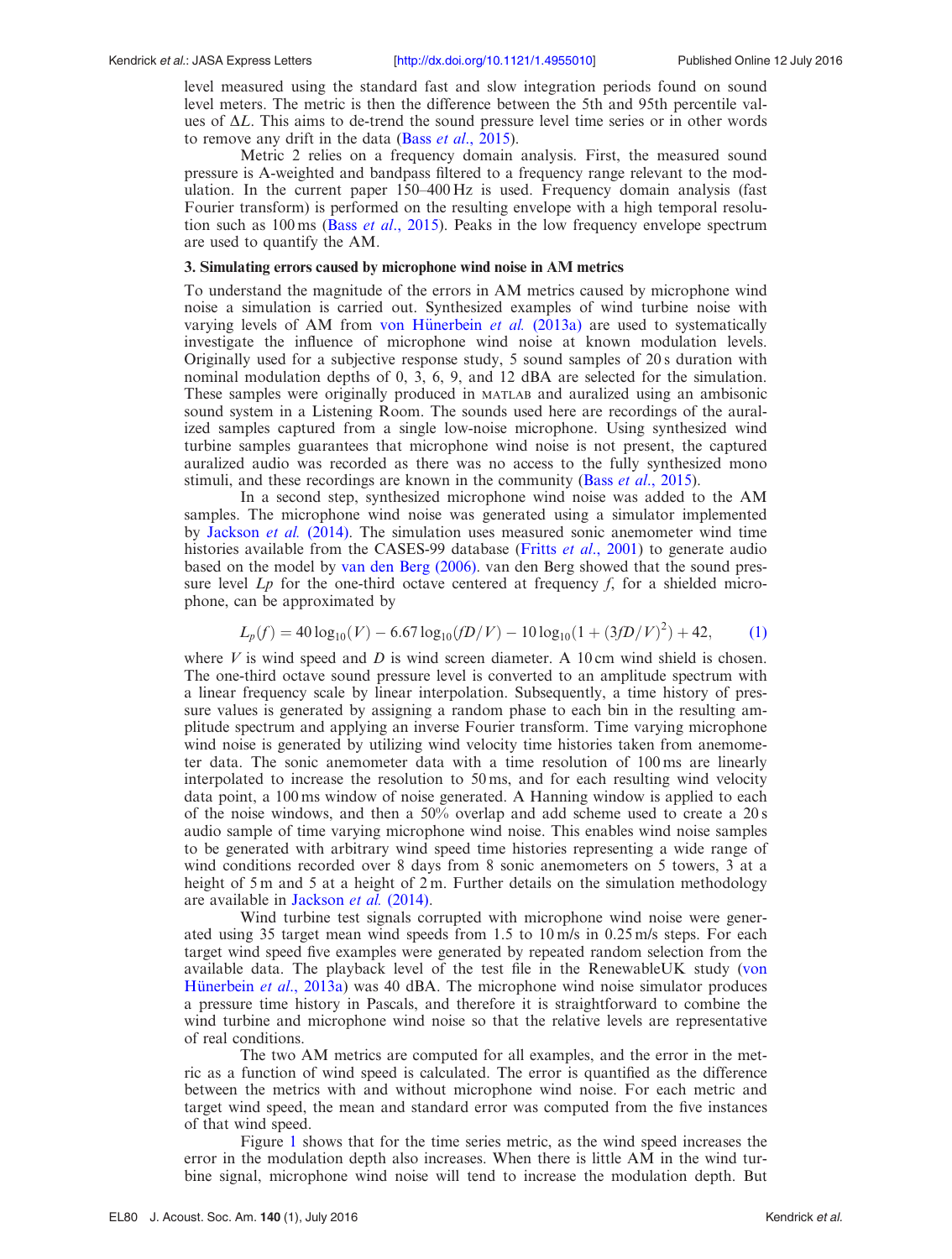<span id="page-3-0"></span>

Fig. 1. Metric 1 average rating as a function of wind speed: (a) absolute AM rating and (b) error due to microphone wind noise. The AMs were designed to be 0 dBA (dashed line), 6 dBA (black line), and 12 dBA (gray line). Error bars represent 95% confidence limits.

when there are high modulation depths in still conditions, the addition of wind noise reduces the metric. This is because the wind noise can often contain gusts which will act to increase the modulation depth when the background level is stationary, but when very strong modulations already exist, the modulations will be masked by the wind noise. The simulations show that errors can occur even at very low wind speeds. Errors exceed 2 dBA from 2 m/s.

Figure 2 shows the same data but using the frequency domain metric. This shows that the metric is more robust at low wind speeds below around  $3.5 \text{ ms}^{-1}$ although above this both methods exhibit strong bias errors. This increase in robustness when compared to the time domain metric, is due to the band limiting to 150–400 Hz, as microphone wind noise is dominated by low frequencies.

## 4. Automatic detection of wind noise to reduce metric errors

A microphone wind noise detection algorithm was developed by [Jackson](#page-5-0) et al. (2014). The algorithm is a machine learning algorithm where an ensemble of decision trees has been trained to classify short, 23 ms frames of audio according to the level of wind noise present. The training database was generated from both real and simulated examples of microphone wind noise combined with many examples of foreground and background sounds. The wind noise level of every audio frame is identified according to the following bands:

- (a) ClassL =  $0$  : LAeq < 30 dBA,
- (b)  $ClassL = 1 : 30 < LAeq \leq 50 \, dBA$ ,
- (c)  $ClassL = 2 : 50 < LAeq \leq 70 \, dBA$ ,
- (d) ClassL =  $3$  : LAeq > 70 dBA.



Fig. 2. Metric 2 average rating as a function of wind speed: (a) absolute AM rating and (b) error due to microphone wind noise. The AMs were designed to be 0 dBA (dashed line), 6 dBA (black line), and 12 dBA (gray line). Error bars represent 95% confidence limits.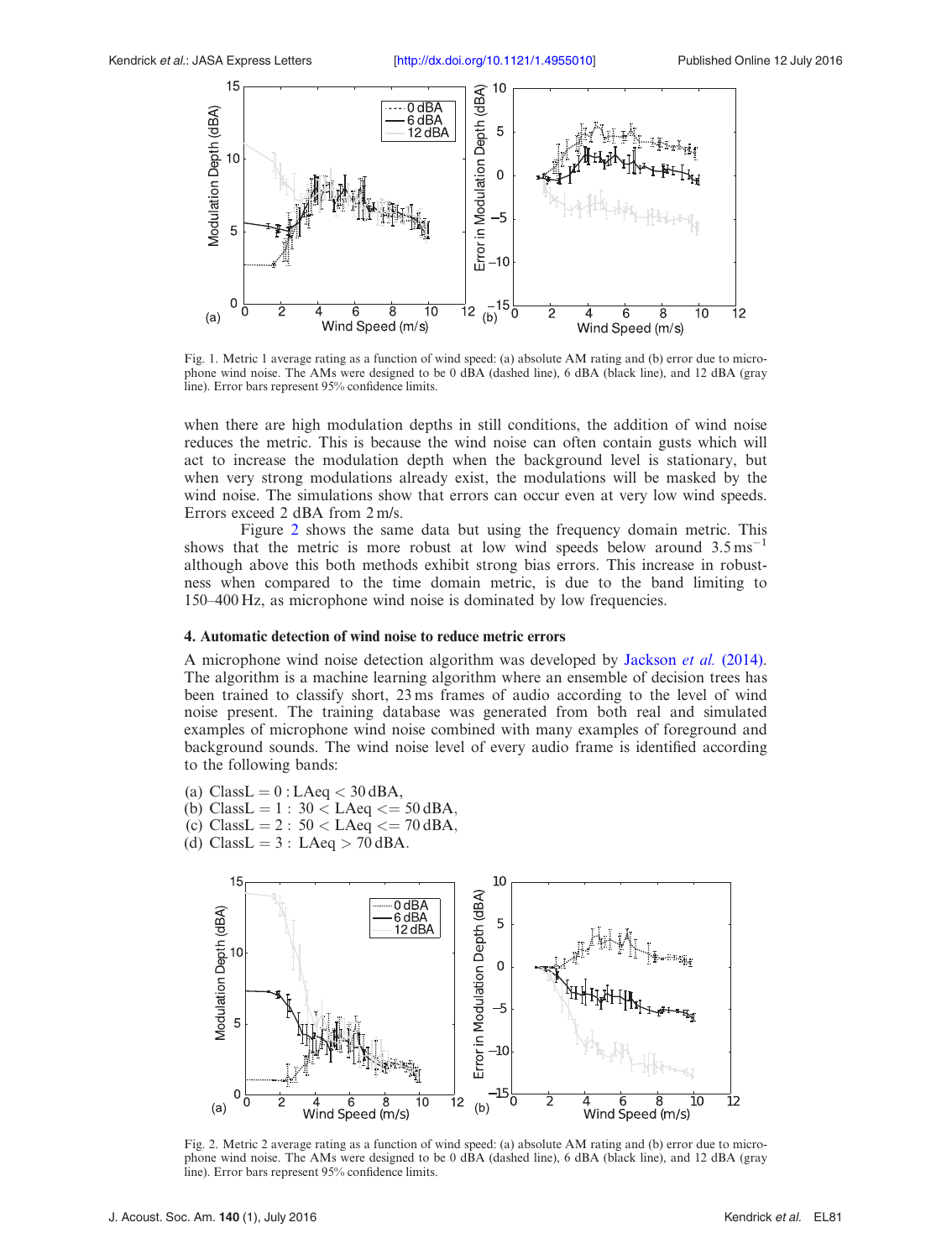#### Kendrick et al.: JASA Express Letters [<http://dx.doi.org/10.1121/1.4955010>] Published Online 12 July 2016

ClassL is then averaged over 1 s, forming one of two main outputs of the wind noise detection algorithm the resulting class average linearly correlates with the LAeq between 30 and 70 dBA. To identify microphone wind noise a simple threshold is applied on the average wind noise level class of 0.5. An average class of 0.5 indicates 50% of time the level is less than 30 dBA and 50% of time it is between 30 and 50 dBA. While there is not a one to one functional mapping between average class and level, this was found to correspond to an A-weighted level of around 30 dBA. This is 10 dBA below the level of the wind turbine noise and chosen as an appropriate thresh-old to classify regions as wind noise free. [Jackson](#page-5-0) *et al.* (2014) reported that the Mathews Correlation Coefficient, which is a balanced measure of binary classification performance, was around 0.6 when wind noise was combined with other sounds. The wind noise detection algorithm is applied to all examples from Sec. [3](#page-2-0). For each of the five modulation depths, the average AM metrics are computed (1) over the whole data set including segments corrupted with wind noise examples, and (2) only using time segments where the estimated average wind noise level class is below 0.5. Figure 3 compares the error in the AM metrics with and without data rejection based on the wind noise detection. For both metrics the accuracy is significantly improved by rejecting data with microphone wind noise.

#### 5. Discussion

The IoA discussion document (Bass *et al.*, 2015) indicates that there is an expectation of a low influence from wind noise on the AM rating where band limited frequency domain rating methods are used. This is in stark contrast to the results presented in Fig. [2](#page-3-0), where even at relatively low wind speeds there remains acoustic energy from the wind noise in the frequency band of interest. Very similar results have been produced for both the band limit  $100-400$  Hz proposed by Bass *et al.* [\(2015\)](#page-5-0) and for the presented 150–400 Hz.

It should be noted that the study used the windshield which is recommended by the IoA Good Practice guide ([IoA, 2013\),](#page-5-0) as the minimum acceptable shield specification. The accuracy of the AM metrics is therefore expected to be better where enhanced-performance windshields are used. Figure 3 shows that rejection of samples which have been identified to contain wind noise, reduces the error in the AM metric to less than 2 and 0.5 dBA for Metrics 1 and 2, respectively. The performance needs to be tested with real recordings containing other ambient noises such as bird song and traffic noise, as these will be likely to affect the ratings. Restriction of data availability in high wind noise conditions needs also to be assessed as excessive filtering of data in high wind conditions can lead to a data availability bias, e.g., high AMs might occur at high wind speeds but they are not included because considerable periods might be rejected. In practice, this might not be a significant limitation of the method as it has been reported that AM from wind turbines is particularly disruptive in wind shear conditions [\(van den Berg, 2004\)](#page-5-0). In those situations the wind speeds at microphone level near the ground are lower than at wind turbine hub height and excessive wind noise on the microphone is not expected. Following this it would also be useful to measure high resolution such as 10s wind speeds at the microphone locations to improve AM rating quality assessment.



Fig. 3. AM metric accuracy with and without wind noise rejection: (a) Metric 1 and (b) Metric 2.